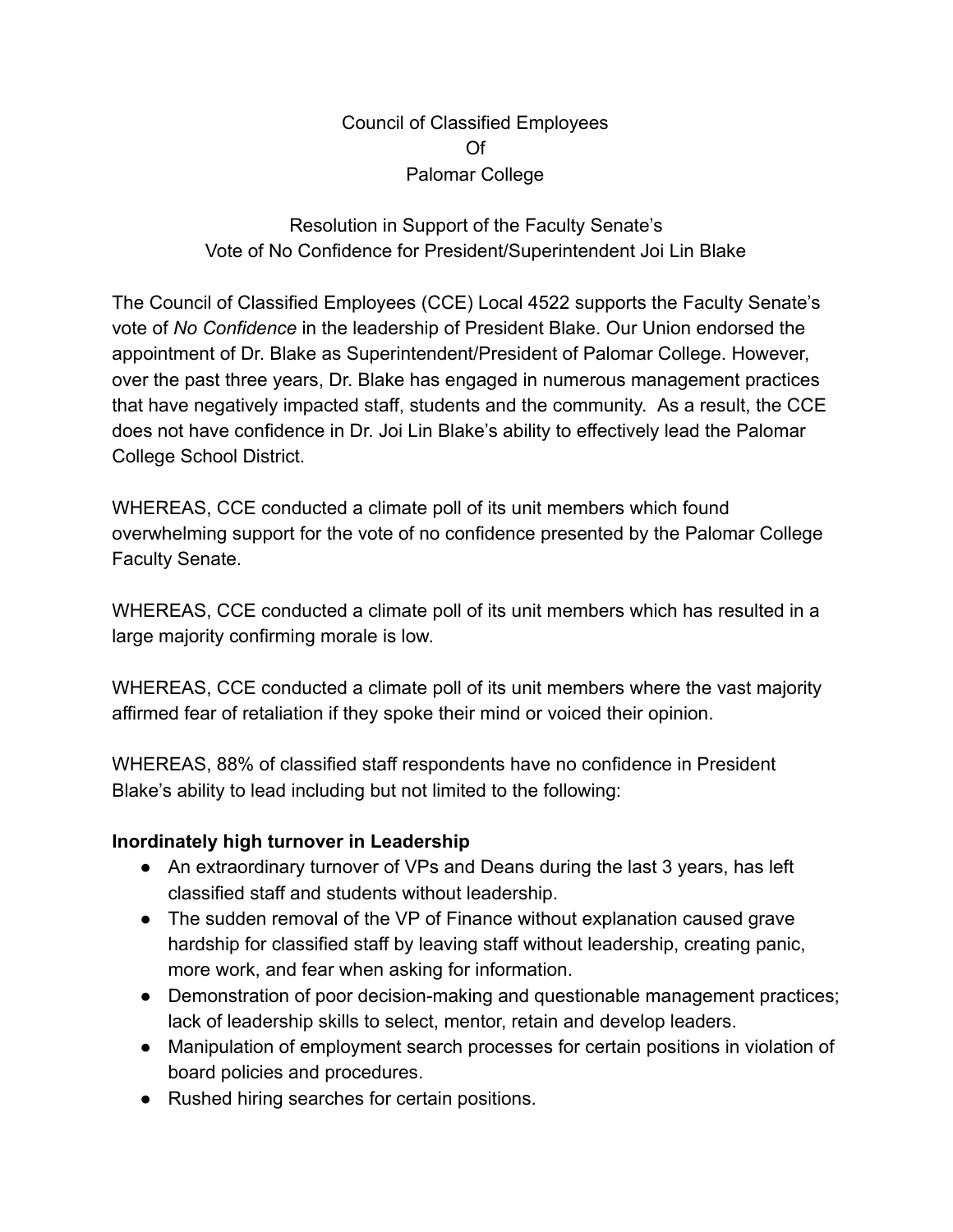# **Lack of Leadership, Due Diligence, and Accountability**

- While the district runs a deficit, in addition to the COLA, the President accepted a 27% raise, contract extension, lifetime benefits and a \$15,000 separation clause equivalent to a 40% increase overall compensation.
- The President built a suite in the nearly completed new LRC building, delaying its opening and costing taxpayers in excess of \$1 million dollars. These funds could have been allocated to fund ADA upgrades to current buildings
- The President makes unilateral and egregious decisions with no apparent planning. For example, the exorbitant deficit Palomar is now facing is in part due to opening two centers simultaneously. These centers have high operational costs and departments that are grossly overstaffed for their center enrollment numbers. This, in turn, understaffed the main campus.
- The President allows hiring practices that contradict the Education Code, evident by the increase of hourly employees and contractors hired to perform classified work.
- The President does not hold leadership accountable to the District-CCE Collective Bargaining Agreement.

## **Authoritarian and undemocratic management**

- The President fails to acknowledge classified staff needs and address low morale.
- The President continually provides CCE leadership information that contradicts her or her administration's actions.
- The President has infringed on our first amendment rights under the pretense of civility, by claiming that if we express concerns to our colleagues or the media, it means we don't care about Palomar College.
- The President has deflected critique, hides from accountability and does not take responsibility for employee low morale.
- When decisions are questioned due to lack of transparency, the critics are attacked and painted out to be resistant to diversity.
- The President has failed to build trust and is a divisive force between staff, faculty and the community.
- The President has shown no respect for established policies and procedures.

THEREFORE, For the betterment of the Palomar College School District, the Classified Staff is asking the board to take action. We understand and appreciate the gravity of action this resolution is asking, and do not make this resolution lightly. It is important to note that blame also lies on you, the Palomar College Governing Board members.